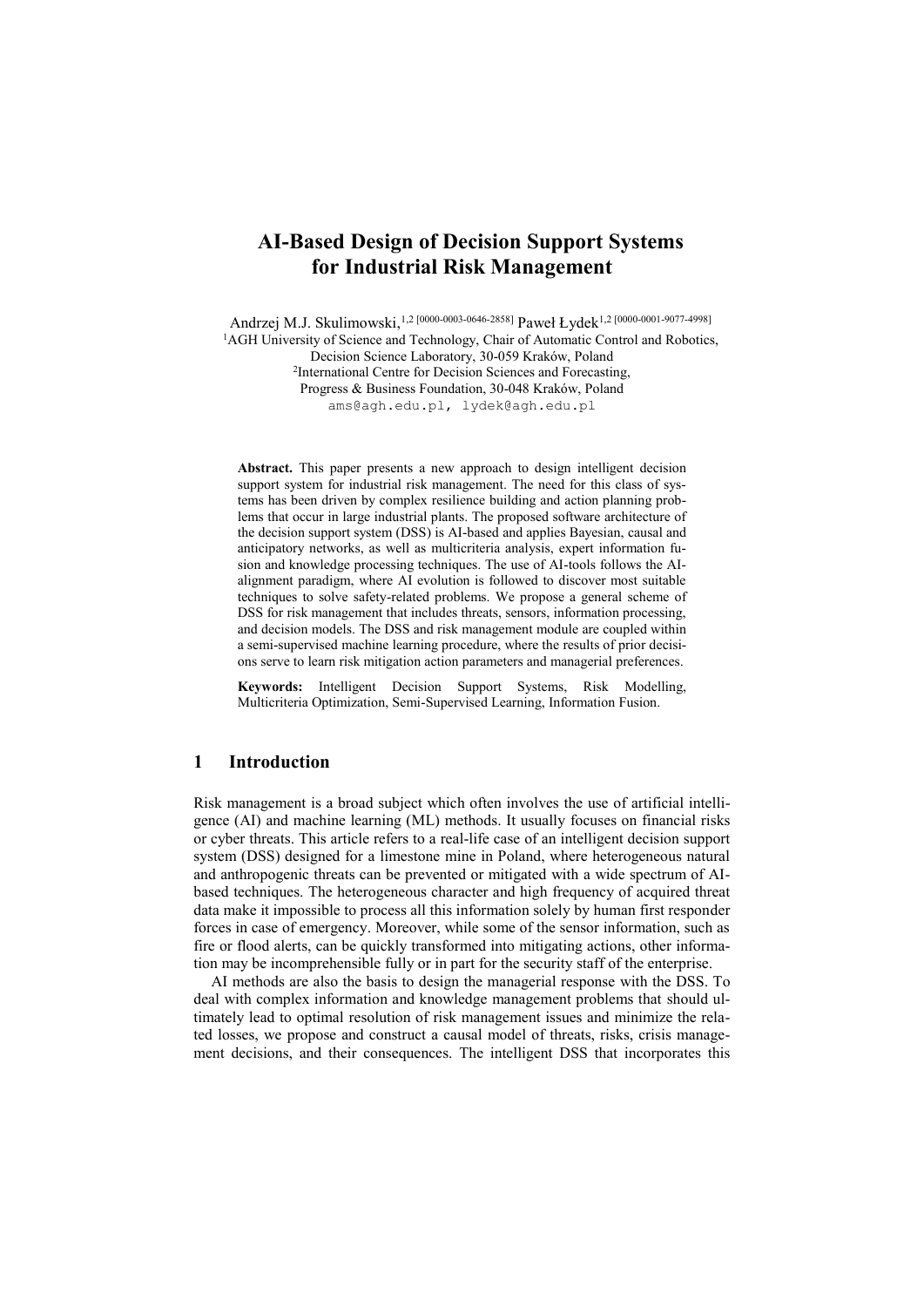#### 139 Andrzej M.J. Skulimowski, Paweł Łydek

model is capable of recommending situation-dependent risk mitigation actions, operations, and strategies to ensure an optimal level of industrial safety. Such systems will be termed industrial risk management DSS or disaster resilience management DSS (IRM DSS or DReMSS [\[8\]](#page-4-0)). The ultimate model should be implemented in an IRM DSS that can support decisions at all relevant levels, from immediate remedies to planning complex operations and long-term strategic resilience-building measures. The system is developed according to the DevOps paradigm, while experience learned with its operations is additionally enhanced by links to external AI-foresight and AI-alignment modules. These support the future-oriented development of the next IRM DSS releases. The AI techniques are applied primarily to sensor information processing and fusion, design of intelligent multicriteria DSS and ML procedures. Optimal decisions are derived with the core decision support engine that processes all threat-related information available, such as sensor data, historical facts on past threats, and the ways and results of their handling. The constraints on the decision rules are imposed by law or by internal regulations in the industrial plant concerned.

In the industrial security problems considered in this paper, risk is attributed to external threats, to information processing procedures that can bias the data with errors, to human operational errors, and to systematic erroneous decisions that can be made during risk management. For example, temperature measurement in fire sensors can be biased by the inaccuracy of thermometers, which can be assessed in advance as exante measurement error. If the uncertainty is too high, the information from additional remote infrared sensors can be fused to yield trustworthy risk assessment.

The general threat transfer will be modelled as a network, where incidental operational and decision-making faults are sources of additional risks. This network is complemented by the risk management and optimization model involving decision algorithms, actions, and actuators. Both components of the model are coupled by feedback information received by the sensors, compared to the values provided by the model and presented to the ML module and to the decision makers. The DSS engine uses the above model components sequentially and links them to a semi-supervised machine learning procedure, where the assessments of previous decisions serve to learn sensor characteristics, risk mitigation procedure parameters, and managerial preferences.

# **2 Real-Life Needs And Related Research Inspiration**

Limestone mining is related to specific risks caused by the occurrence of phenomena such as landslides or rock falls in multiple locations distributed over a large area. Such phenomena result from heavy machine traffic, shooting work, or from natural causes such as heavy rain or snowfall. Therefore, safety management systems implemented in an opencast mine should ensure a periodic inspection of the mining area in order to identify potential threats. Due to the nature of the business, i.e. working on a vast and rapidly expanding area, physical securing of operations with fences or human patrolling are practically impossible. The motivation for applying advanced AI information processing methods and software originates from the fact that the above challenge can be satisfactorily met by AI-based monitoring and prevention technologies. These include visual monitoring cameras, radars, lidars, and other sensors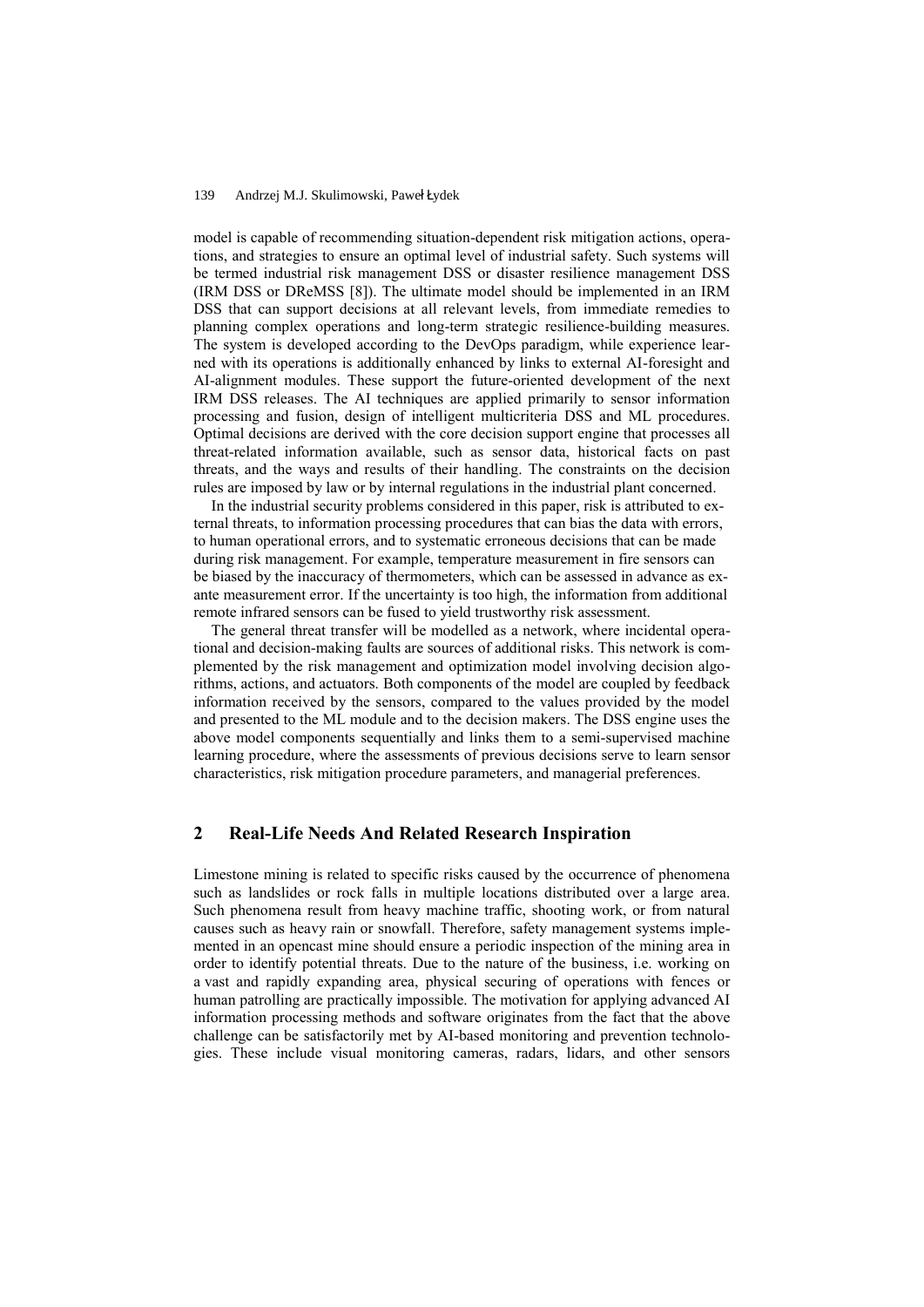installed on autonomous ground-based or aerial inspection robots. The ML-based automatic interpretation of images from the protected area will indicate sites at risk, e.g. those with displacement of geological structures, where rock is likely to collapse.

While AI is widely used in financial risk management systems, its deployment in natural and anthropogenic crisis management systems was rare until recently [\[8\]](#page-4-0). When designing the IRM DSS for the limestone mine that serves as an illustration of our approach, we took into account the current development of crisis management systems with decision support functionalities. This class of DSS emerged from early warning systems that evolved into cloud-based heterogeneous signal processing [\[1\]](#page-4-1). Then, various crisis management and DSS architectures were proposed [\[2\]](#page-4-2). The diversity of threats and feasible prevention and mitigation measures showed an increased relevance of trust analysis of information sources [\[6\]](#page-4-3). The evacuation of staff and equipment turned out to be the most important problem from the point of view of solving the resilience problems in the opencast mine related to natural threats [\[3\]](#page-4-4). The hierarchical character of emergency decision making and long-term prevention planning resulted in the adoption of the roadmapping methodology to design the DSS [\[4\]](#page-4-5).

The main goal of this article is to propose a software architecture that allows decision makers responsible for crisis management to integrate the surveillance, signal processing, and decision support technologies in a holistic industrial security system. The IRM DSS functionalities that require an intensive development of new AI techniques are the fusion of information obtained from various sources in real time and the development of optimal decision algorithms that use this fused information. In addition, machine learning techniques, both reinforcement and supervised learning, enhance the selection of preventive and mitigation measures in emergency situations. A preliminary scheme of the AI-based enterprise threat management system for a limestone mine is presented in the next section. The conclusions are provided in sect. 4.

# **3 Research Issues In Design Of Industrial Risk Management DSS**

We will start this section by presenting a formal background to industrial risk modelling, referring to the real-life problems occurring in an opencast mine as a motivating example. However, we claim that the presented models will be useful in solving a broad family of related industrial risk and safety management problems.

We propose a general model of risk measurement as a network of information processing modules, which includes sensors, information fusion, decision support, and automated decision making nodes. Direct signals from threat and risk measurements serve as input to the DSS and risk management and optimization module. The decision algorithms identify potential best-compromise actions and actuators to implement them, and the DSS proposes the outcomes to the decision makers. For the aims of the present study, we assume that the risk model features the following objects:

- multiple threats, natural or anthropogenic,
- two types of information fusion nodes: these capable of fusing information of the same kind from different sensors (simple fusion), and complex fusion nodes capable of processing heterogeneous information,
- endangered humans, whilst dangers can face their health or life,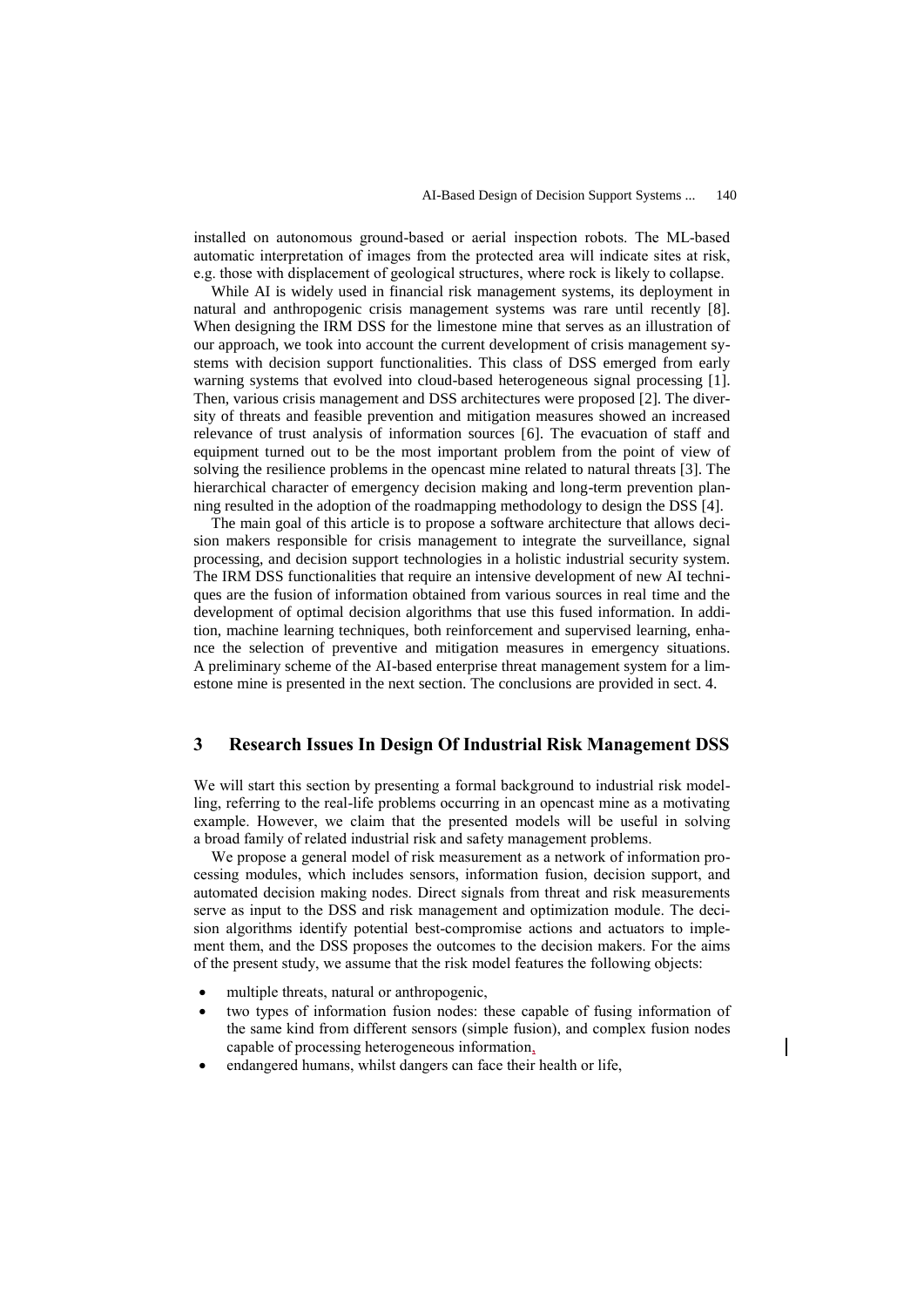- 141 Andrzej M.J. Skulimowski, Paweł Łydek
- artefacts-at-risk, such as machines, vehicles, buildings etc.; threat propagation is depicted as a subgraph of the overall multigraph,
- lower, middle, and top-level decision units, artificial or human,
- rescue teams, robots, actuators (such as extinguishers) that all implement emergency management decisions; for the sake of brevity termed 'responders',
- additional resources that can be used as responders by the enterprise crisis management when necessary.

The model objects and relations between them form a dynamic directed multigraph, with three types of edges that denote information flow, threat propagation and impact, and decision transmission and impact (deontic structure). In the next step, this basic multigraph will be extended with auxiliary structures, such as production line schemes, where a threat imposed on a predecessor causes production interruptions at a subsequent nexus. To make possible application of ML methods and emergency management based on quantitative analysis, the following rules should apply:

- Several information sources reporting the same threat should be adjacent to an information fusion node.
- The information flows are labelled with information credibility coefficients [\[5\]](#page-4-6).
- There is an information flow path from each information source and each information fusion node to a decision node.
- Each responder is linked by an incoming path to at least one decision node.
- Decision nodes, decisions transferred to lower-level units, rescue teams and actuators, as well as feedback information on their consequences, form a hybrid anticipatory network [\[7\]](#page-4-7), so that each decision unit is linked to a top-level unit.

A general functional scheme of IRM DSS applicable to a broad class of industries is shown in [Fig.](#page-3-0) 1. This type of diagram will be termed *threat-risk-response map*.



<span id="page-3-0"></span>**Fig. 1.** An example of threats, sensors, information fusion units, and decision making network.